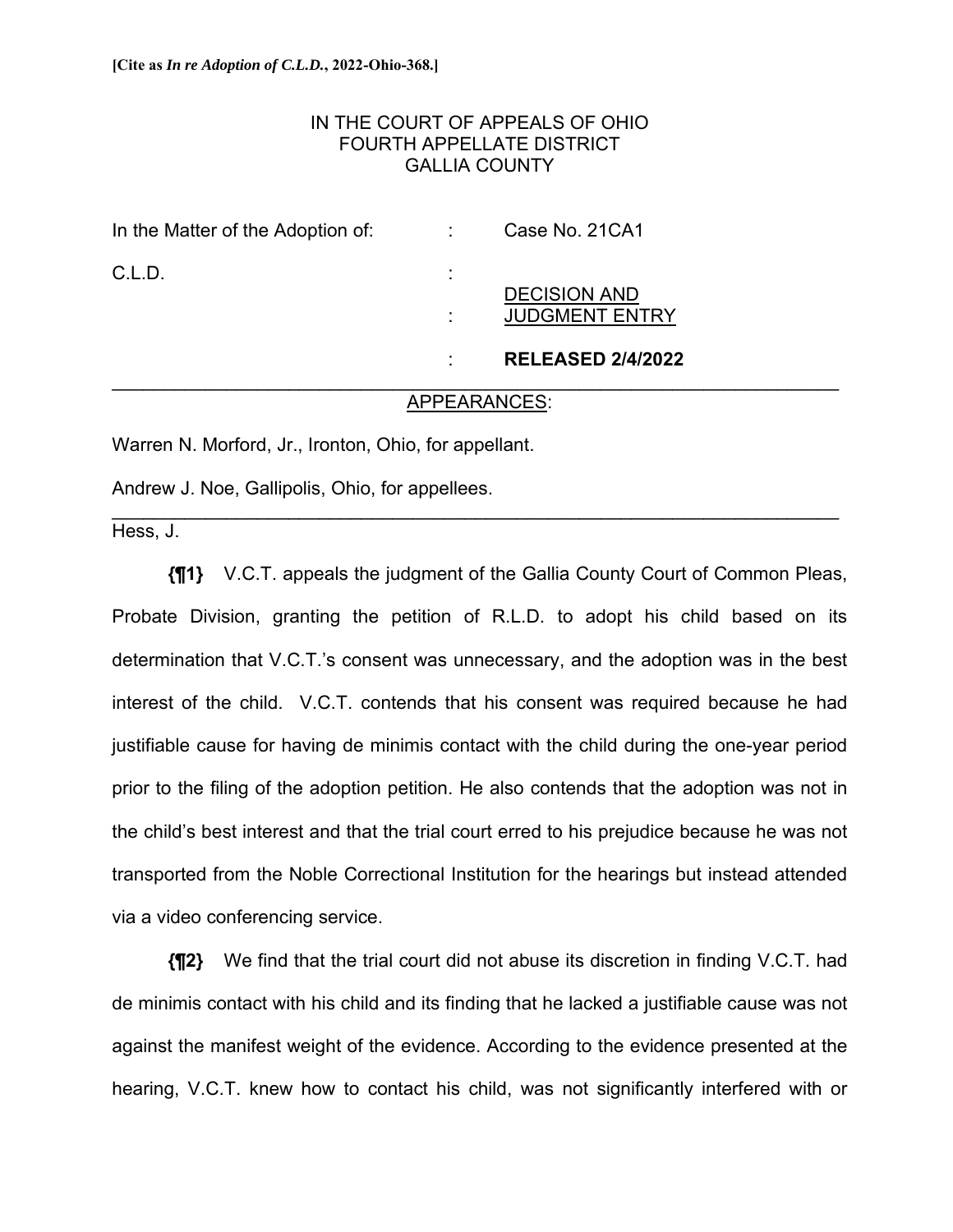discouraged from doing so by the custodial parent, and only sent one or two letters to the child during the relevant period. We overrule his first two assignments of error. V.C.T. failed to make any argument in support of his third and fourth assignments of error, therefore, in accordance with App.R. 12(A)(2), we disregard them. We affirm the trial court's judgment.

## I. FACTS AND PROCEDURAL HISTORY

**{¶3}** V.C.T. married Cynthia L.D and they had one child, C.L.D., in 2007. In 2016, V.C.T. was charged with multiple felonies and was imprisoned from 2016 until September 2021. The marriage ended in 2017. Cynthia remarried and her husband, R.L.D., filed a petition to adopt C.L.D in March 2020. In September 2020, the trial court held a hearing and determined that V.C.T.'s consent to the adoption was unnecessary. In December 2020, the trial court held a hearing, determined that adoption was in the child's best interest, and issued a final decree of adoption on January 11, 2021. V.C.T. appealed.

#### II. ASSIGNMENTS OF ERROR

- **{¶4}** V.C.T. presents four assignments of error:
- I. The trial court erred to his maternal [sic] prejudice, when it determined, his consent was not required to the adoption of [C.L.D.].
- II. The trial court erred to his material prejudice, when it found that petitioners/appellees had met their burden proof of party [sic] under R.C. 3107.07.
- III. The trial court erred to his material prejudice, when it determined that the best interest of [C.L.D.] would be served by granting the subject Petition for Adoption.
- IV. The trial court erred, to his material prejudice, by conducting the hearings via Blue Jeans. At all times pertinent hereto, the appellant, [V.C.T.], has been incarcerated. The rial [sic] counsel refused to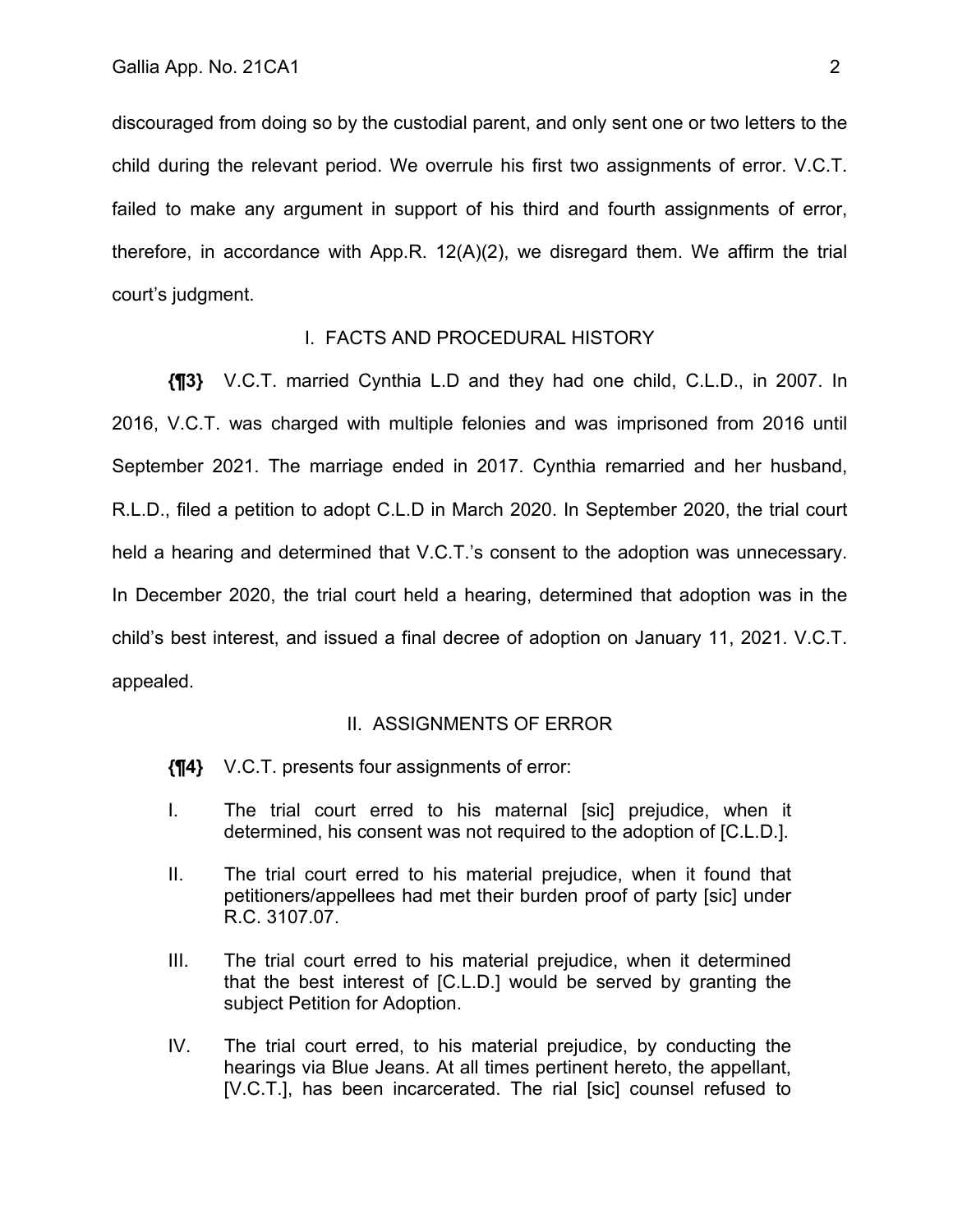V.C.T. failed to include references to the record that he relies on in support of his arguments and he failed to make any arguments in support of his third and fourth assignments of error as required by App.R. 16(A)(3) and (7), so it would be within our authority to summarily overrule them and affirm the trial court's judgments. *Ogle v. Kroger Co.*, 4th Dist. Hocking No. 13CA22, 2014-Ohio-1099, ¶ 14, citing App.R. 12(A)(2); App.R. 16(A)(3) (stating that an appellant's brief must include "[a] statement of the assignments of error presented for review, with reference to the place in the record where each error is reflected"); App.R. 16(A)(7) (requiring that an appellant's brief include "[a]n argument containing the contentions of the appellant with respect to each assignment of error presented for review and the reasons in support of the contentions, with citations to the authorities, statutes, and parts of the record on which appellant relies"). Nevertheless, in the interest of justice, we will address V.C.T.'s first and second assignments of error for which he provides a legal argument.

**{¶5}** However, in accordance with App.R. 12(A)(2), we disregard the third and fourth assignments of error because V.C.T. makes no argument in support of these assignments of error. *See* App.R. 12(A)(2) ("The court may disregard an assignment of error presented for review if the party raising it fails to  $* * *$  argue the assignment separately in the brief as required under App.R. 16(A)"); *see also State v. Nelson*, 4th Dist. Ross No. 20CA3733, 2021-Ohio-2752, ¶ 8-9; *Jones v. Jones,* 4th Dist. Highland No. 20CA3, 2021-Ohio-1498, ¶ 36-37*; Haldy v. Hoeffel,* 3rd Dist. Henry No. 7-19-08, 2020-Ohio-975, ¶ 16 ("appellate courts are not obligated to search the record or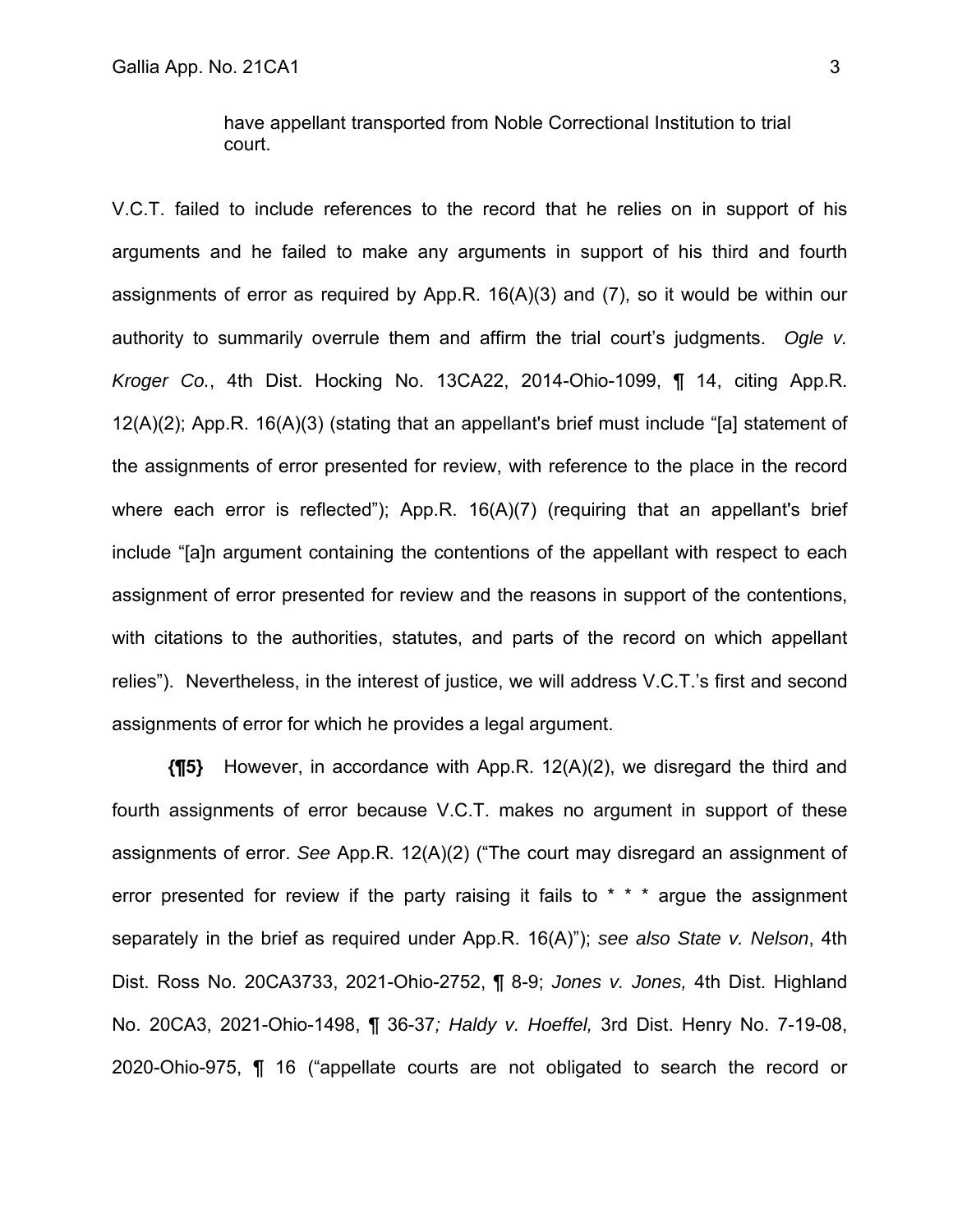formulate legal arguments on behalf of the parties"); *Nob Hill E. Condominium Assn. v. Grundstein*, 8th Dist. Cuyahoga No. 95919, 2011-Ohio-2552, ¶ 11 (stating that an appellate court is "not obliged to scour the record in search of evidence to support an appellant's assignment of error"); *State ex rel. Petro v. Gold*, 166 Ohio App.3d 371, 2006-Ohio-943, 850 N.E.2d 1218, ¶ 94 (10th Dist.) (finding it is "not appropriate for this court to construct the legal arguments in support of an appellant's appeal. 'If an argument exists that can support this assignment of error, it is not this court's duty to root it out.' ").

## IIl. LEGAL ANALYSIS

#### A. Consent for Adoption

**{¶6}** In his first two assignments of error, V.C.T. contends that the trial court erred in finding that his consent to the adoption was unnecessary and that the petitioner R.L.D. failed to show by clear and convincing evidence that V.C.T.'s consent was unnecessary.

**{¶7}** R.C. 3107.07(A) provides that consent to adoption is not required where:

(A) A parent of a minor, when it is alleged in the adoption petition and the court, after proper service of notice and hearing, finds by clear and convincing evidence that the parent has failed without justifiable cause to provide more than de minimis contact with the minor or to provide for the maintenance and support of the minor as required by law or judicial decree for a period of at least one year immediately preceding either the filing of the adoption petition or the placement of the minor in the home of the petitioner.

**{¶8}** R.C. 3107.07(A) involves "a two-step analysis." *In re Adoption of M.B.,* 131 Ohio St.3d 186, 2012-Ohio-236, 963 N.E.2d 142, ¶ 23. First, a court must consider whether a parent failed to have more than de minimis contact with the child or failed to support the child for a minimum of one year preceding the filing of the adoption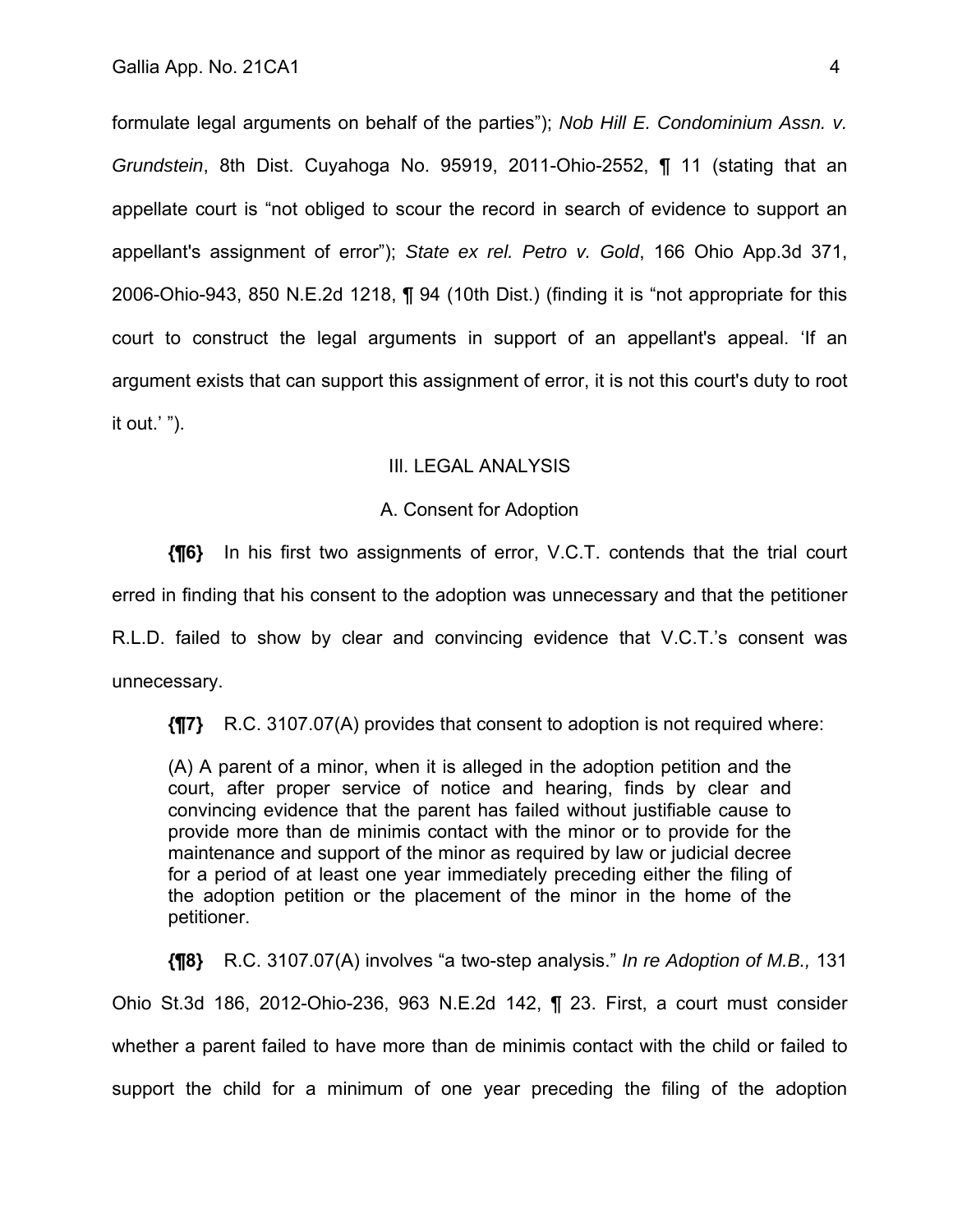petition. *Id.* Second, if the parent failed in either respect, the court determines whether justifiable cause exists. *Id.* A parent ordinarily "has justifiable cause for failing to communicate when the custodial parent significantly interferes with or significantly discourages communication." *In re Adoption of M.G.B.-E.*, 154 Ohio St.3d 17, 2018- Ohio-1787, 110 N.E.3d 1236, ¶ 39.

**{¶9}** The party petitioning for adoption has the burden of proving by clear and convincing evidence that the parent failed without justifiable cause to have more than de minimis contact with the child. *In re Holcomb*, 18 Ohio St.3d 361, 368, 481 N.E.2d 613 (1985). "No burden is to be placed upon the non-consenting parent to prove that his failure \* \* \* was justifiable." *Id*.

**{¶10}** The probate court possesses discretion in determining whether a parent failed to have contact with the child during the one-year period. *In re Adoption of M.B.* at ¶ 25; *accord In the Matter of K.M.F. and K.A.F.,* 4th Dist. Highland Nos. 19CA1, 19CA2, 2019-Ohio-2451, ¶ 13 ("Generally, a probate court possesses discretion to determine whether a parent failed to have contact with or support the child during the one-year period." citing *In re Adoption of M.B.* at ¶ 25). Therefore, an appellate court will not disturb the probate court's finding concerning a parent's failure to have contact with the child in the absence of an abuse of discretion. *Id.* Abuse of discretion means an " 'unreasonable, arbitrary, or unconscionable use of discretion, or \* \* \* a view or action that no conscientious judge could honestly have taken.' " *State v. Kirkland*, 140 Ohio St.3d 73, 2014-Ohio-1966, 15 N.E.3d 818, ¶ 67, quoting *State v. Brady*, 119 Ohio St.3d 375, 2008-Ohio-4493, 894 N.E.2d 671, ¶ 23. "Abuse-of-discretion review is deferential and does not permit an appellate court to simply substitute its judgment for that of the trial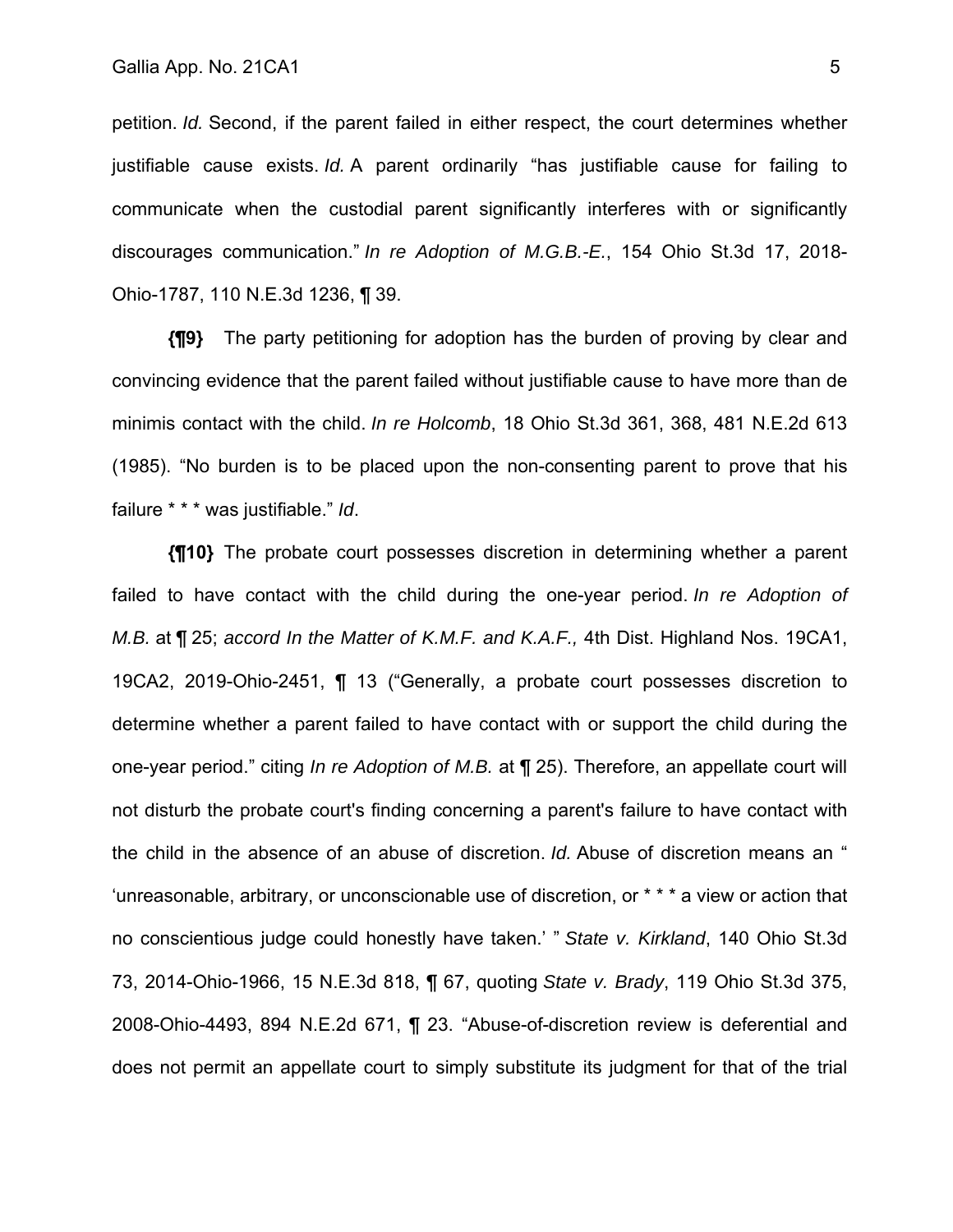court." *State v. Darmond*, 135 Ohio St.3d 343, 2013-Ohio-966, 986 N.E.2d 971, ¶ 34. Accordingly, the probate court's decision may be reversed only if an appellant can demonstrate that the decision was unreasonable, arbitrary, or unconscionable.

**{¶11}** However, the question of justifiable cause is a factual matter for the probate court that an appellate court will not disturb unless the probate court's finding " 'is against the manifest weight of the evidence.' " *M.B.* at ¶ 24, quoting *In re Adoption of Masa*, 23 Ohio St.3d 163, 492 N.E.2d 140 (1986), paragraph two of the syllabus. "When an appellate court reviews whether a trial court's decision is against the manifest weight of the evidence, the court weighs the evidence and all reasonable inferences, considers the credibility of witnesses and determines whether in resolving conflicts in the evidence, the factfinder clearly lost its way and created such a manifest miscarriage of justice that the judgment must be reversed." *Martin v. Jones*, 2015-Ohio-3168, 41 N.E.3d 123, ¶ 68 (4th Dist.), citing *Eastley v. Volkman*, 132 Ohio St.3d 328, 2012-Ohio-2179, 972 N.E.2d 517, ¶ 25. Generally, an appellate court will presume that a trial court's findings are accurate and will reverse a judgment as being against the manifest weight of the evidence only in the exceptional case in which the evidence weighs heavily against the judgment. *In re K.N.W.*, 4th Dist. Athens Nos. 15CA36, 15CA37, 2016-Ohio-5863, ¶ 27.

**{¶12}** When reviewing evidence under the manifest weight of the evidence standard, an appellate court generally must defer to the factfinder's credibility determinations. *Eastley* at ¶ 21. Thus, " ' "every reasonable intendment must be made in favor of the judgment and the finding of facts." ' " *Id.*, quoting *Seasons Coal Co.*, 10 Ohio St.3d at 80, fn. 3, quoting 5 Ohio Jurisprudence 3d, Appellate Review, Section 60, at 191-192 (1978). Furthermore, " ' "[i]f the evidence is susceptible of more than one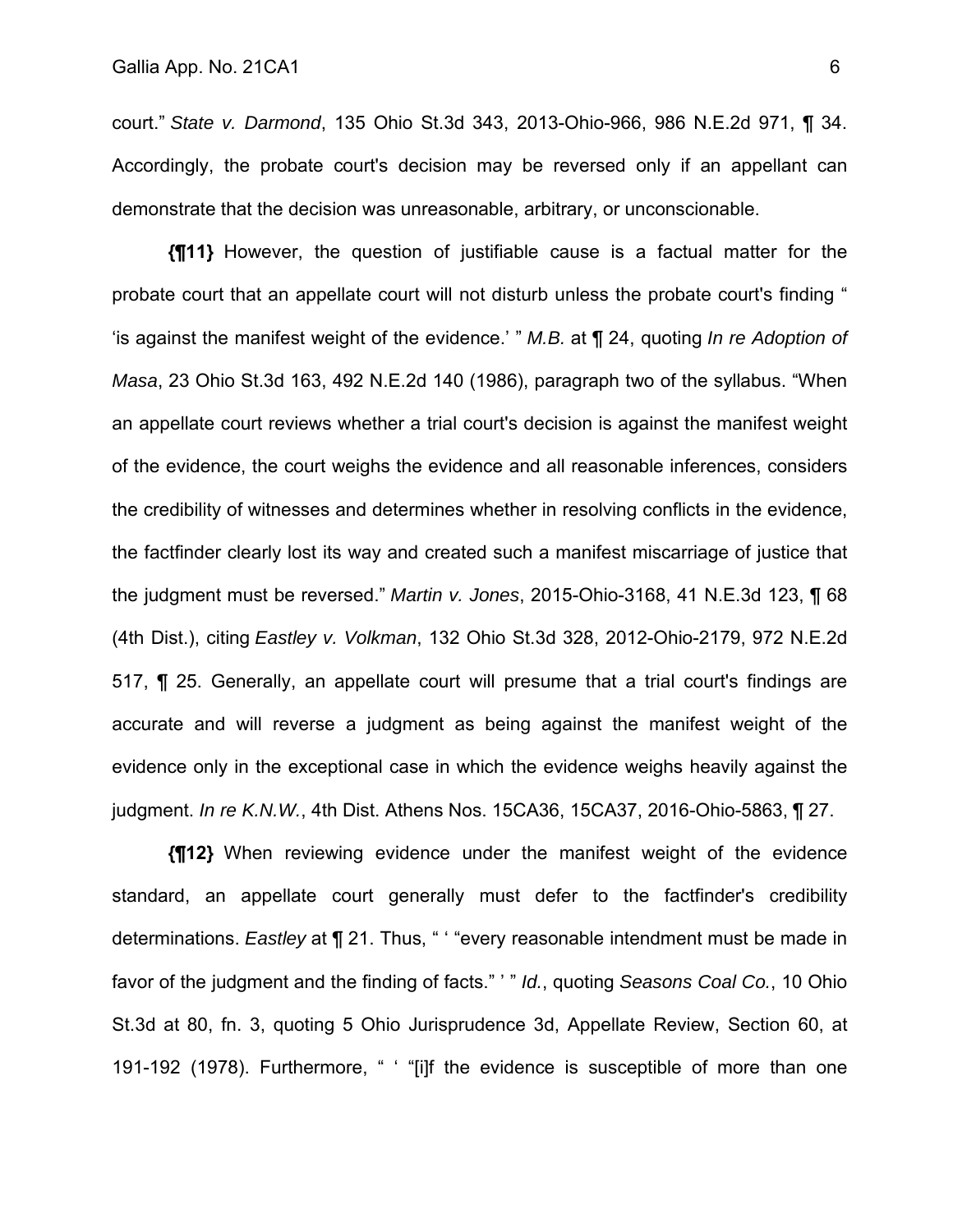construction, the reviewing court is bound to give it that interpretation which is consistent with the verdict and judgment, most favorable to sustaining the verdict and judgment." " *Id.*, quoting *Seasons Coal Co.*, 10 Ohio St.3d at 80, fn. 3, quoting 5 Ohio Jurisprudence 3d, Appellate Review, Section 60, at 191-192 (1978); *Matter of Adoption of T.C.W*., 4th Dist. Meigs No. 19CA6, 2020-Ohio-1484, ¶ 40-44.

**{¶13}** Here the trial court determined that V.C.T.'s consent was unnecessary because he had failed without justifiable cause to provide more than de minimis contact with the child for a period of at least one year immediately preceding the filing of the adoption petition. The adoption petition was filed on March 11, 2020, therefore the relevant one-year look back period began March 11, 2019. The trial court found that V.C.T. made only three attempts to contact his child since his incarceration in September 2016: (1) a phone call prior to March 2017; (2) a letter in October 2017; and (3) a letter during the relevant one-year period. The trial court found that V.C.T.'s failure to have more than de minimis contact was without justifiable cause because he had accurate contact information for the child and neither the mother nor petitioner did anything to significantly interfere with or significantly discourage communication between V.C.T. and the child.

**{¶14}** Based on our review of the record, we find that the trial court did not abuse its discretion when it determined that V.C.T. failed to have more than de minimis contact with the child during the year preceding the filing of the adoption petition. At the hearing, Cynthia L.D. testified that during the relevant one-year period, V.C.T. sent only one letter to his child and she did nothing to prevent V.C.T. from contacting the child. Both Cynthia and R.L.D. testified that V.C.T. had their phone number, and V.C.T. only attempted to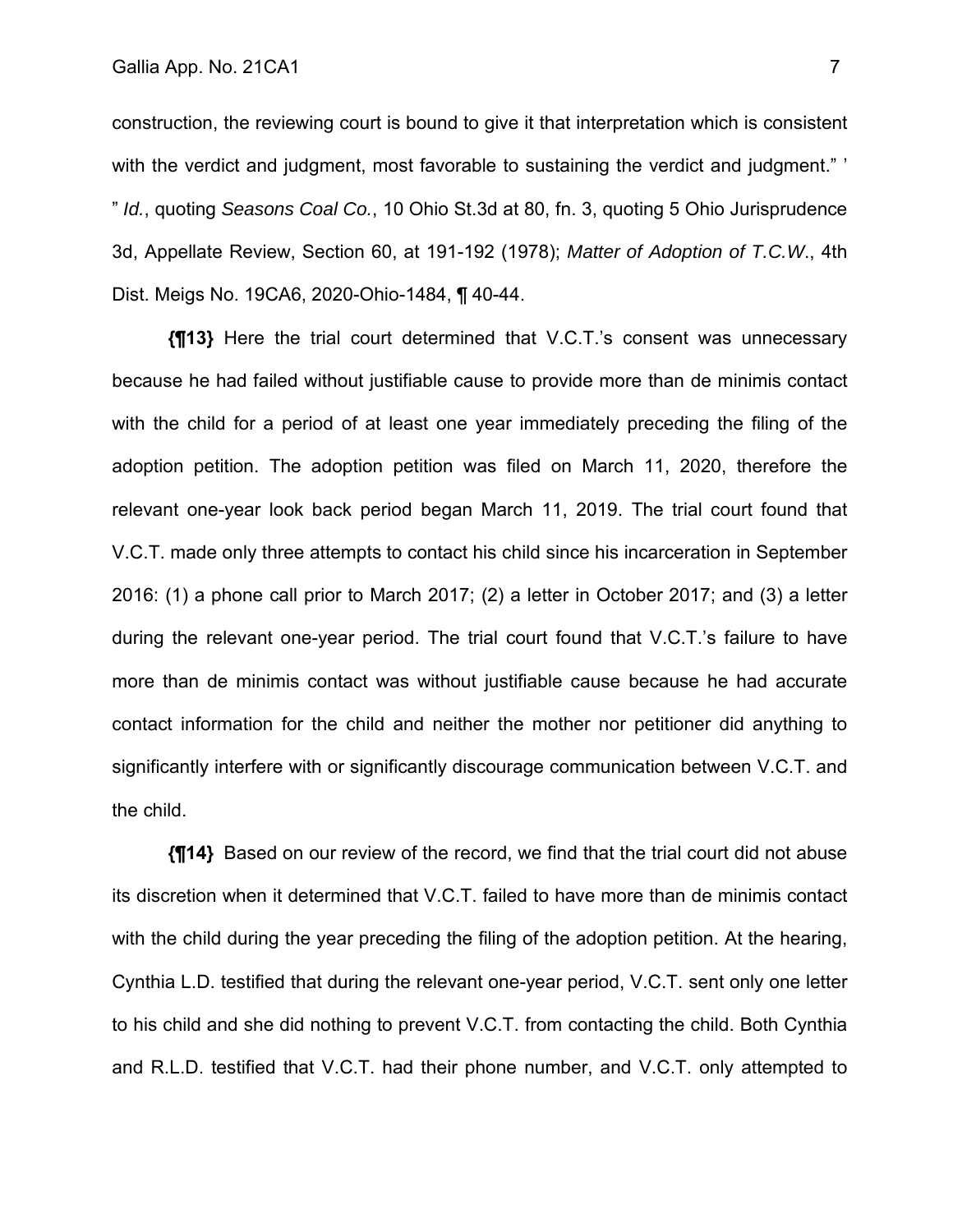telephone one time back in 2017. V.C.T. testified that he sent two letters during the relevant one-year period and did not try to make contact by telephone. V.C.T. also testified that he signed his child up for a charitable program that sends Christmas gifts on behalf of inmates to their children, but Cynthia L.D. testified that the charity told her that V.C.T.'s mother signed the child up for the program. Other than one letter according to Cynthia L.D., or possibly two letters according to V.C.T., V.C.T did not have any other contact with the child. Therefore, we lack any basis to find that the trial court acted unreasonably, unconscionably, or arbitrarily in determining that V.C.T did not have more than de minimis contact with the child.

**{¶15}** Furthermore, we find that the court's finding that V.C.T. lacked justifiable cause for failing to have more than de minimis contact with the child is not against the manifest weight of the evidence. Both Cynthia L.D. and R.L.D. testified that V.C.T. had the child's home address and home phone number and could have written letters to or telephoned the child. Neither of them blocked his phone number, nor was there any court ordered injunction preventing V.C.T. from contacting his child. R.L.D. received a collect call from V.C.T. from the county jail sometime in 2017 but did not accept the charges. V.C.T. indicated that even though he "always have money on my books to make phone calls, I always have money to call home" he never attempted to call his child after that initial attempt in 2017 because he was told by a county jail employee that he would have criminal charges brought against him. Thus, V.C.T. admitted he never attempted to telephone his child during the relevant one-year period. We defer to the trial court in making credibility determinations and in evaluating how much weight to give V.C.T.'s testimony. We believe that the foregoing evidence constitutes some competent and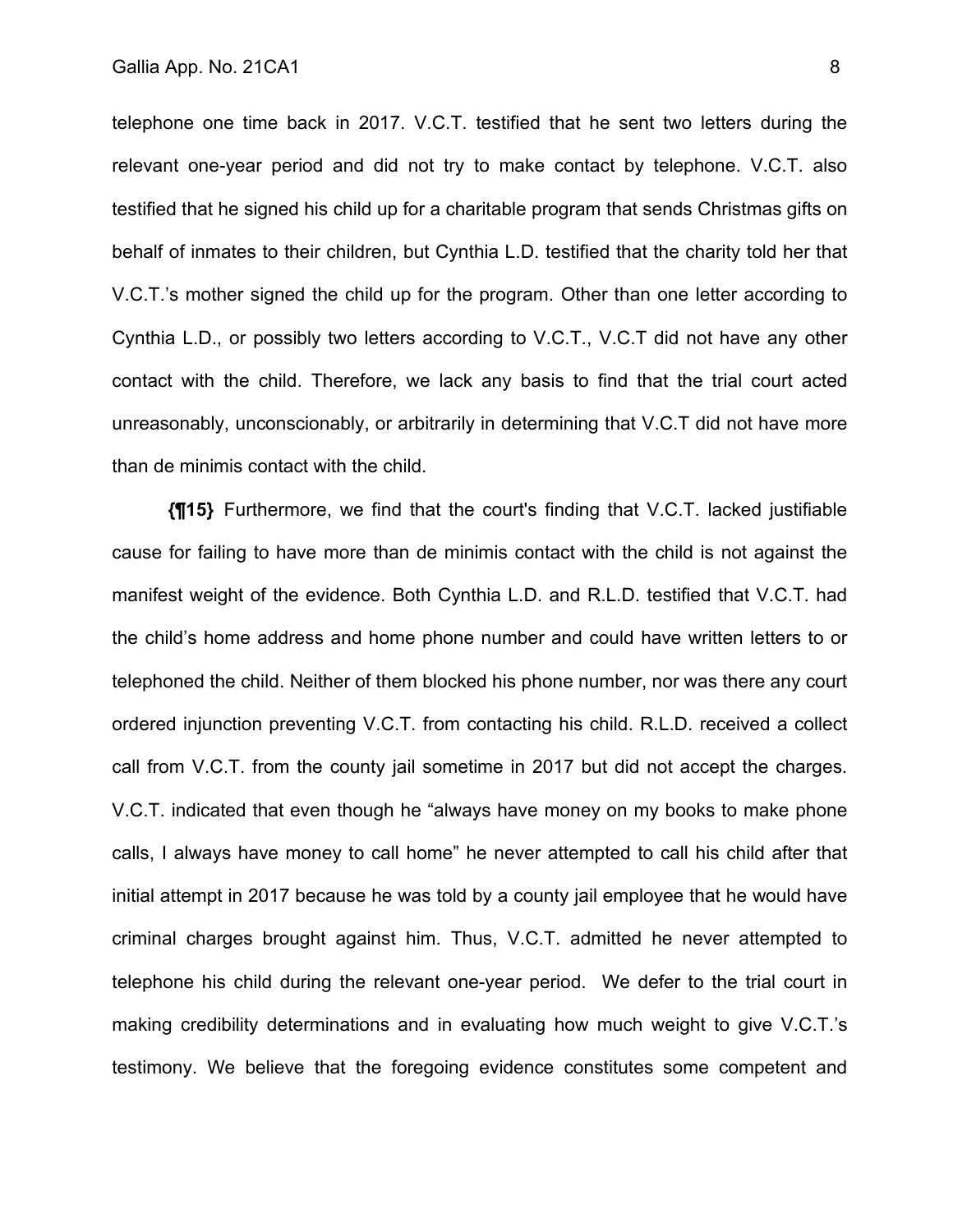credible evidence to support the court's finding that V.C.T.'s failure to contact the child was not justifiable. Consequently, we will not disturb the court's finding.

**{¶16}** We overrule V.C.T.'s first and second assignments of error and affirm the trial court's finding that V.C.T.'s consent to the adoption was unnecessary.

B. App.R. 12(A)(2) – Failure to Make an Argument

**{¶17}** V.C.T.'s third assignment of error challenges the trial court's finding that the adoption is in the child's best interest and his fourth assignment of error challenges his participation in the hearings via a video conferencing service.

**{¶18}** The trial court held a best interest hearing and V.C.T. participated via a video conferencing service. He had an attorney present, called witnesses, and testified on his own behalf. R.C. 3107.161(B)(1) - (11) governs the best interest factors a trial court should consider when determining whether a contested adoption is in the child's best interest. The trial court's decision specifically referenced R.C. 3107.161, analyzed a number of those factors in light of the evidence presented at the hearing, and determined that adoption was in the child's best interest. V.C.T has failed to identify any error in the record or make any argument to support his contention that the adoption was not in the child's best interest. In accordance with App.R. 12(A)(2), we disregard his third assignment of error.

**{¶19}** Likewise, V.C.T. participated in both the consent hearing and the best interest hearing via a video conference service. There is nothing in the record to indicate he was prejudiced in any manner by this method of participation. In fact, he requested on at least one occasion to speak confidentially with his attorney during the best interest hearing and was readily accommodated. Again, he failed to refer to any place in the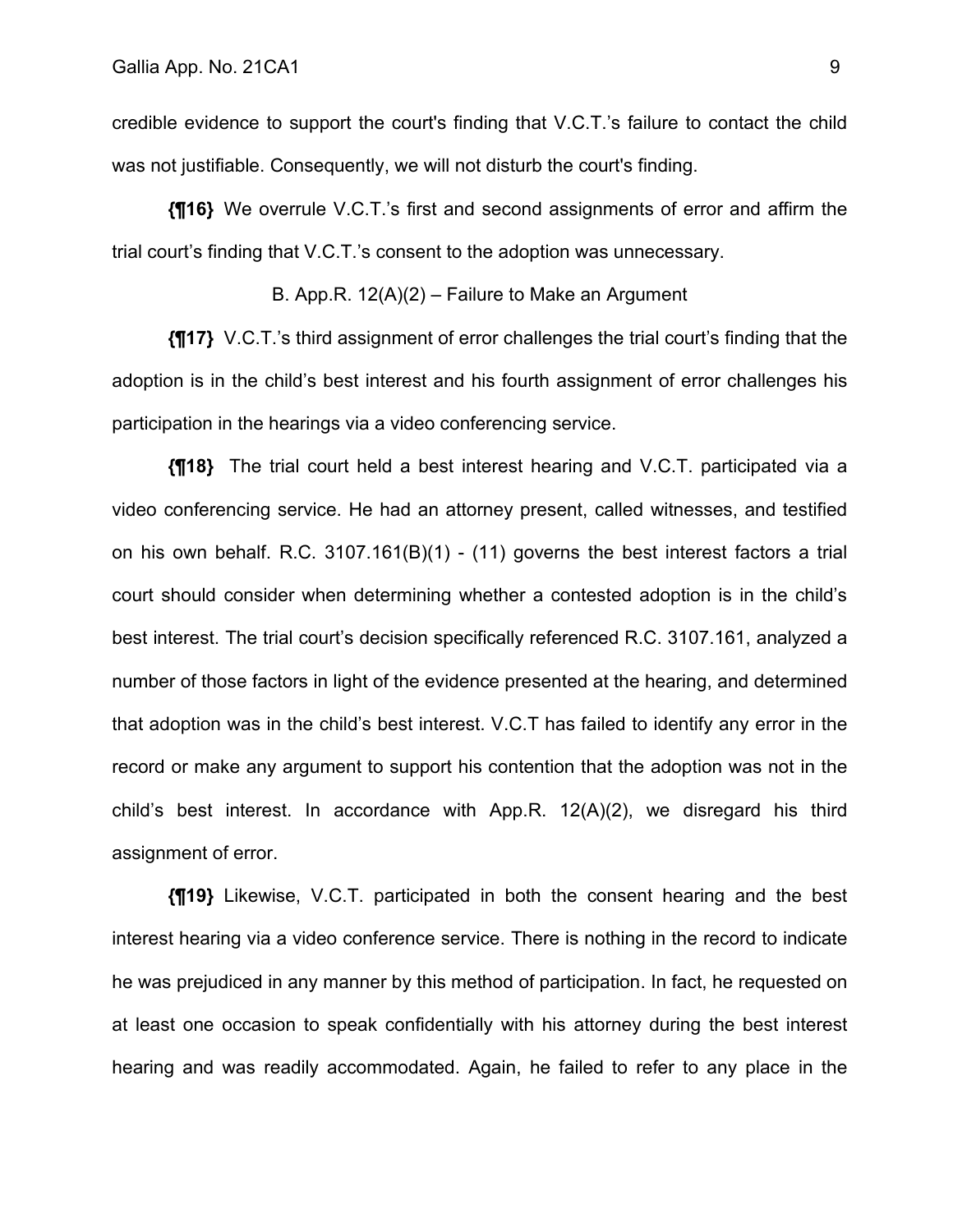record or make any argument to support his contention that he was materially prejudiced by participation via video conference.

**{¶20}** Thus, in accordance with App.R. 12(A)(2), we disregard his third and fourth assignments of error. We affirm the judgment of the trial court.

JUDGMENT AFFIRMED.